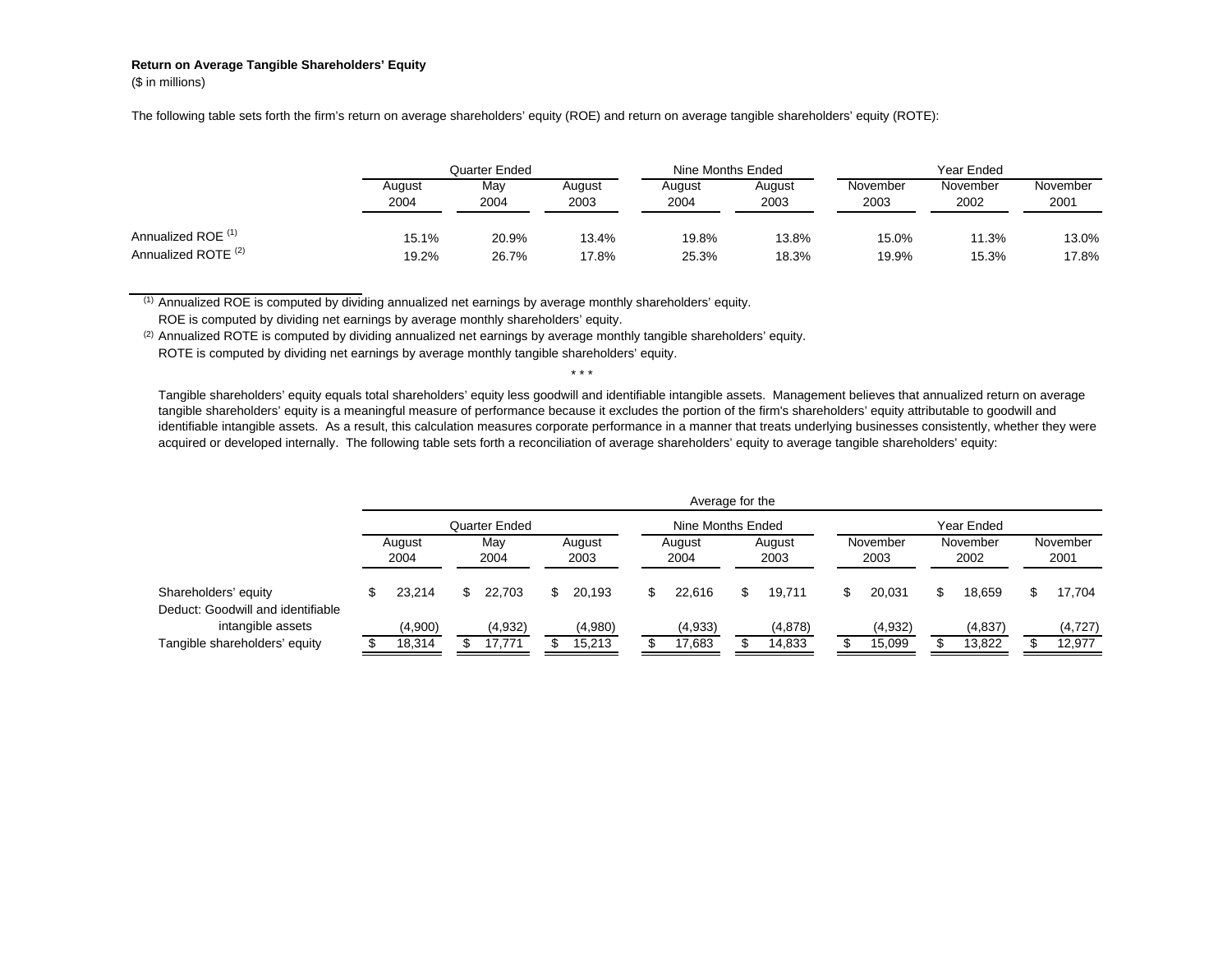## **Adjusted Assets, Adjusted Leveraged Ratio and Tangible Book Value Per Share**

(\$ in millions, except per share amounts)

The following table sets forth information on the firm's assets, shareholders' equity, leverage ratios and book value per share:

|                                                                                          | As of          |                            |    |                            |    |                            | As of |                            |    |                            |    |                            |  |  |
|------------------------------------------------------------------------------------------|----------------|----------------------------|----|----------------------------|----|----------------------------|-------|----------------------------|----|----------------------------|----|----------------------------|--|--|
|                                                                                          | August<br>2004 |                            |    | May<br>2004                |    | August<br>2003             |       | November<br>2003           |    | November<br>2002           |    | November<br>2001           |  |  |
| Total assets<br>Adjusted assets <sup>(1)</sup>                                           | \$             | 486,686<br>303,186         |    | \$467,921<br>318,049       |    | \$394,142<br>273,745       |       | \$403,799<br>273,941       |    | \$355,574<br>215,547       |    | \$312,218<br>194,518       |  |  |
| Shareholders' equity<br>Tangible shareholders' equity (2)<br>Tangible equity capital (2) | \$             | 23,514<br>18,629<br>21,379 | \$ | 23,152<br>18,236<br>20,986 | \$ | 20,438<br>15,247<br>15,247 | \$    | 21,632<br>16,650<br>16,650 | \$ | 19,003<br>14,164<br>14,164 | \$ | 18,231<br>13,423<br>13,423 |  |  |
| Leverage ratio <sup>(3)</sup><br>Adjusted leverage ratio <sup>(4)</sup>                  |                | 20.7x<br>14.2x             |    | 20.2x<br>15.2x             |    | 19.3x<br>18.0x             |       | 18.7x<br>16.5x             |    | 18.7x<br>15.2x             |    | 17.1x<br>14.5x             |  |  |
| Book value per share (5)<br>Tangible book value per share (6)                            | \$             | 48.08<br>38.09             | \$ | 47.58<br>37.48             | \$ | 41.72<br>31.12             | \$    | 43.60<br>33.56             | \$ | 38.69<br>28.84             | \$ | 36.33<br>26.75             |  |  |

(1) Adjusted assets excludes (i) low-risk collateralized assets generally associated with the firm's matched book and securities lending businesses (which is calculated by adding securities purchased under agreements to resell and securities borrowed, and then subtracting nonderivative short positions), (ii) cash and securities segregated in compliance with regulations and (iii) goodwill and identifiable intangible assets. The following table sets forth a reconciliation of total assets to adjusted assets:

|                     |                                                                   |                | As of         |                | As of            |                  |                  |  |  |  |  |
|---------------------|-------------------------------------------------------------------|----------------|---------------|----------------|------------------|------------------|------------------|--|--|--|--|
|                     |                                                                   | August<br>2004 | May<br>2004   | August<br>2003 | November<br>2003 | November<br>2002 | November<br>2001 |  |  |  |  |
| <b>Total assets</b> |                                                                   | \$<br>486,686  | \$467,921     | \$394,142      | \$403,799        | \$355,574        | \$312,218        |  |  |  |  |
| Deduct:             | Securities purchased under                                        |                |               |                |                  |                  |                  |  |  |  |  |
|                     | agreements to resell                                              | (40, 309)      | (27,601)      | (25, 208)      | (26, 856)        | (45, 772)        | (27, 651)        |  |  |  |  |
|                     | Securities borrowed                                               | (151, 237)     | (137, 873)    | (120, 830)     | (129, 118)       | (113, 579)       | (101, 164)       |  |  |  |  |
| Add:                | Financial instruments sold, but                                   |                |               |                |                  |                  |                  |  |  |  |  |
|                     | not yet purchased, at fair value                                  | 101,758        | 111,523       | 102,015        | 102,699          | 83,473           | 74,717           |  |  |  |  |
|                     | Less derivatives                                                  | (39,484)       | (40, 459)     | (41, 801)      | (41, 886)        | (38,921)         | (36,660)         |  |  |  |  |
|                     | Subtotal                                                          | 62,274         | 71,064        | 60,214         | 60,813           | 44,552           | 38,057           |  |  |  |  |
| Deduct:             | Cash and securities segregated<br>in compliance with U.S. federal |                |               |                |                  |                  |                  |  |  |  |  |
|                     | and other regulations                                             | (49, 343)      | (50, 546)     | (29, 382)      | (29, 715)        | (20, 389)        | (22, 134)        |  |  |  |  |
|                     | Goodwill and identifiable                                         |                |               |                |                  |                  |                  |  |  |  |  |
|                     | intangible assets                                                 | (4,885)        | (4,916)       | (5, 191)       | (4,982)          | (4,839)          | (4,808)          |  |  |  |  |
| Adjusted assets     |                                                                   | 303,186<br>S   | \$<br>318,049 | 273,745<br>\$. | \$273,941        | \$215,547        | \$194,518        |  |  |  |  |